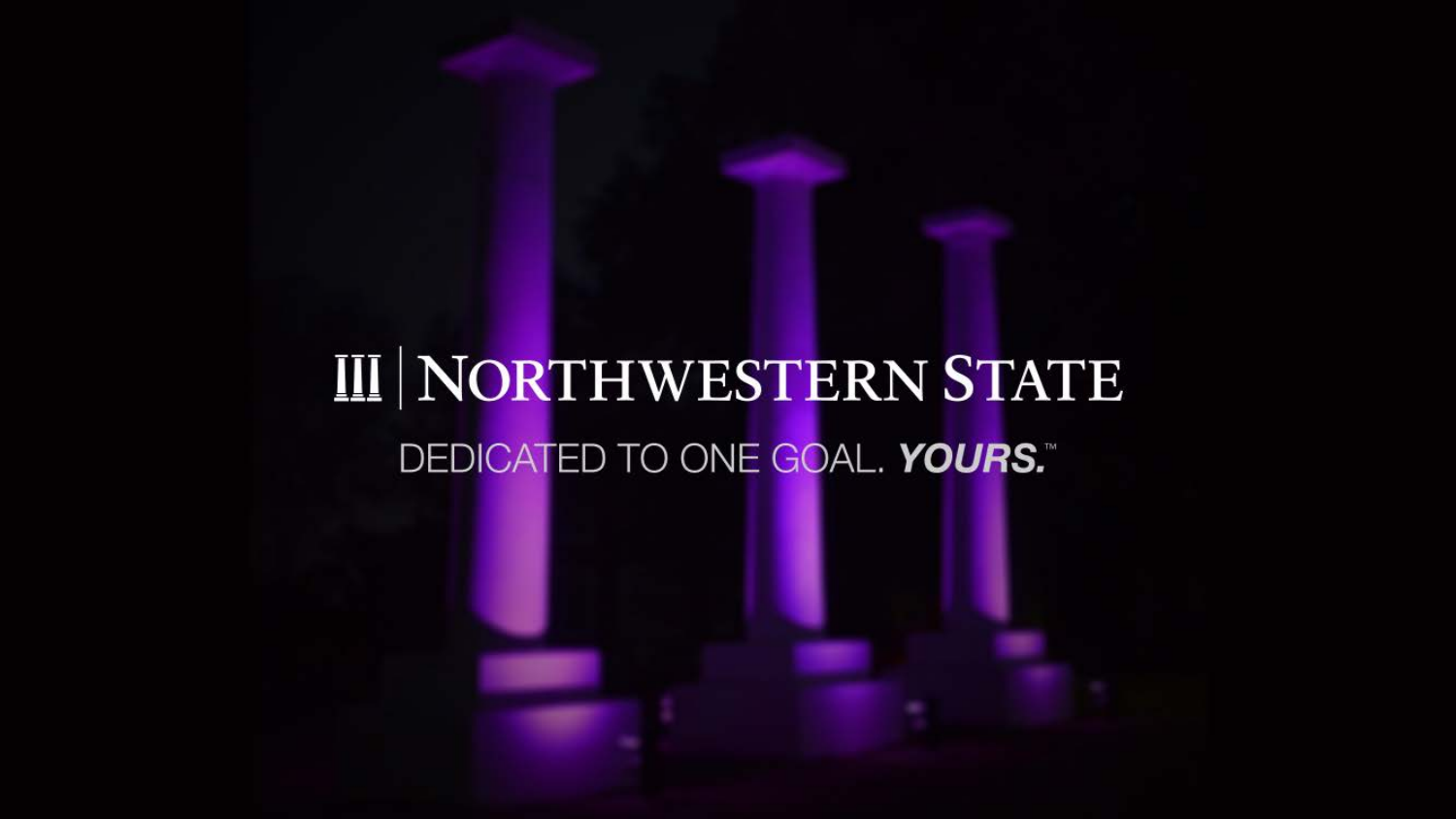#### **SACSCOC Off-Site Committee Report**

- Core Requirements (3)
- Comprehensive Standards (16)
- Federal Requirements (0)
- 2014-2015 SACSCOC data (mean = 17.8)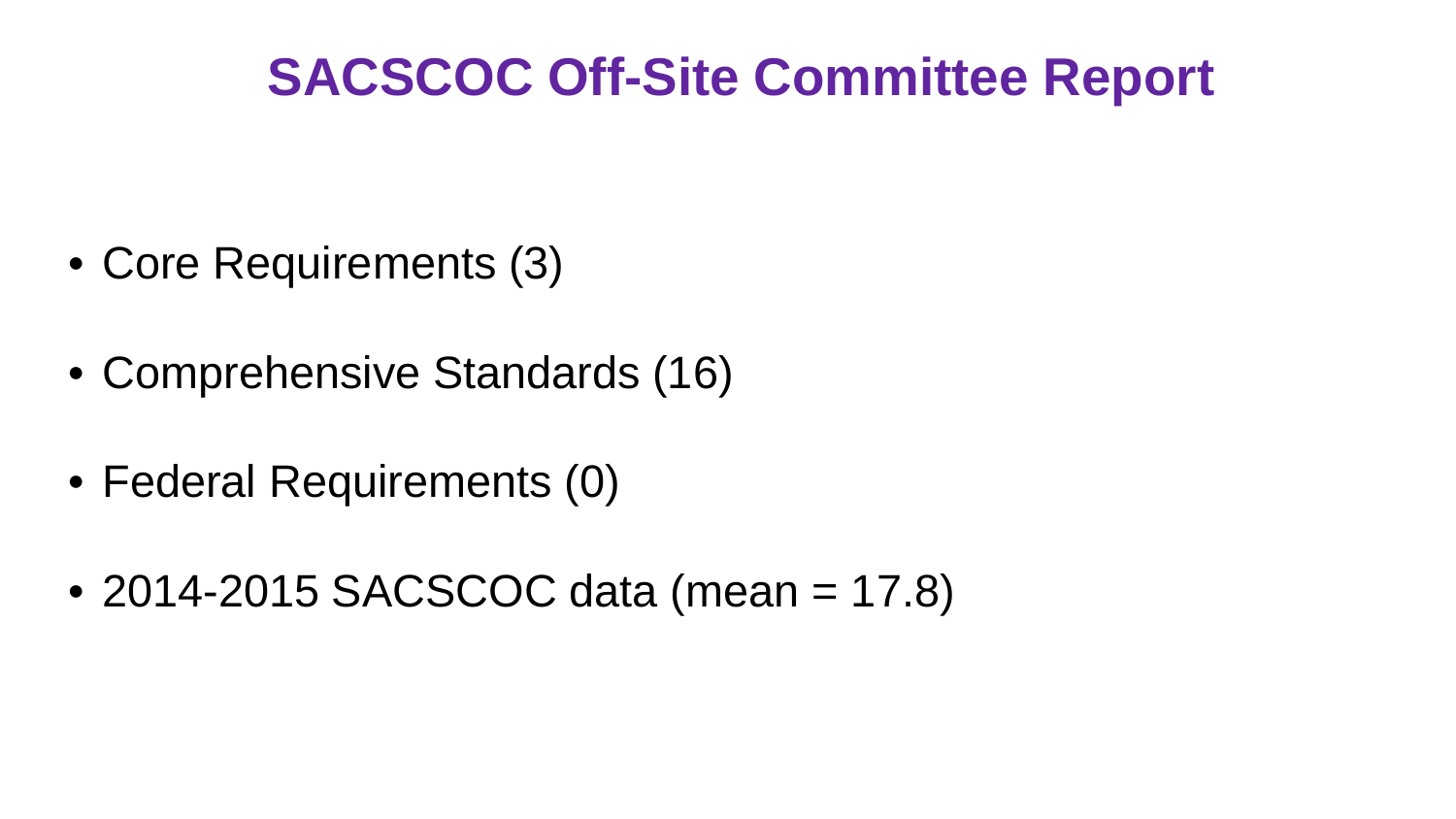#### Core Requirements

- 2.5 Institutional Effectiveness
- 2.8 Faculty
- 2.11.1 Financial Resources & Stability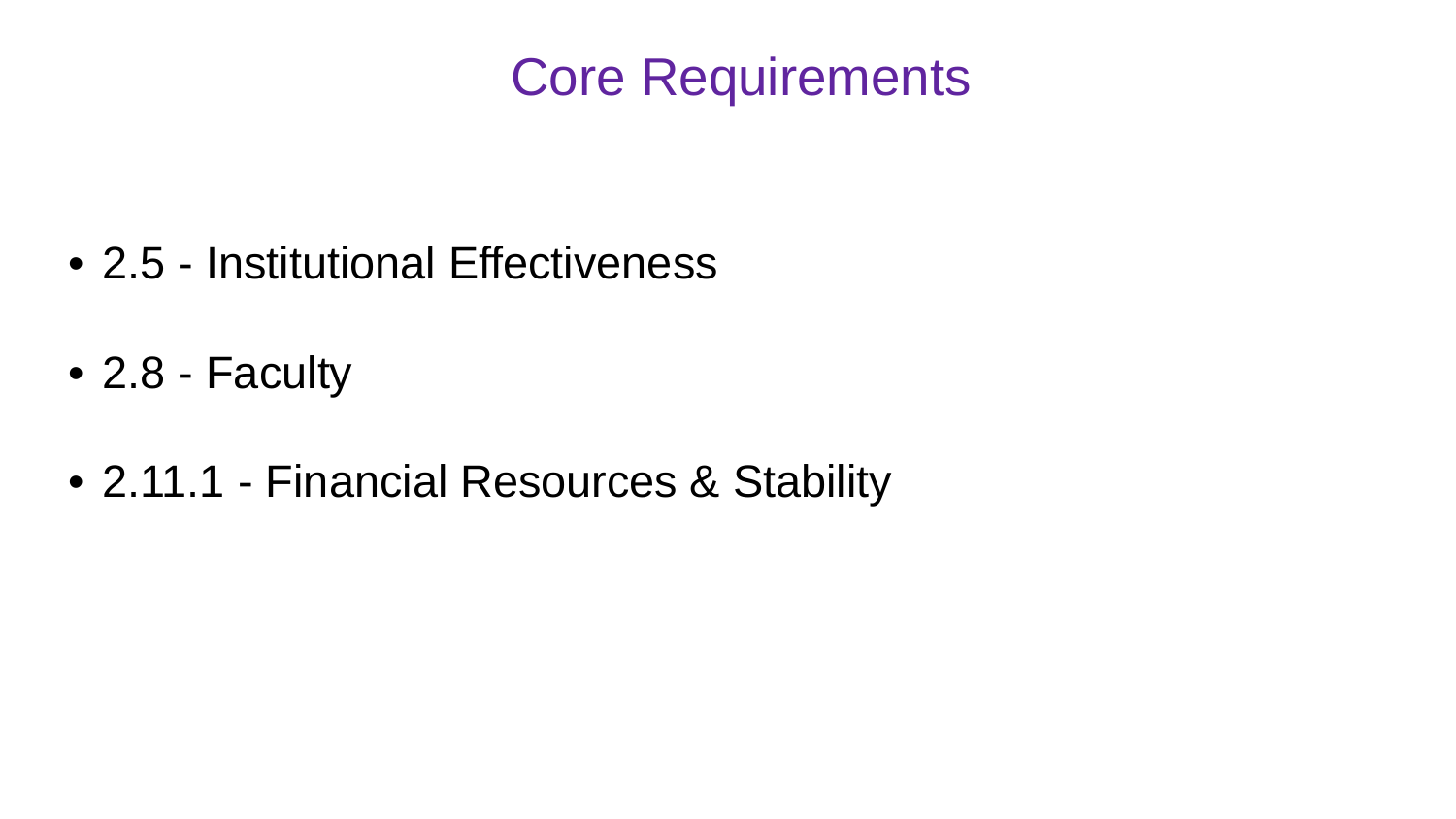#### Comprehensive Standards

- 3.1.1 Mission
- 3.2.1 CEO Evaluation/Selection; 3.2.10 Administrative Staff Evaluations; 3.2.11 - Control of Intercollegiate Athletics
- 3.3.1 Institutional Effectiveness
- 3.5.1 General Education; 3.5.2 Institutional Credits for Degree; 3.5.4 - Terminal Degrees of Faculty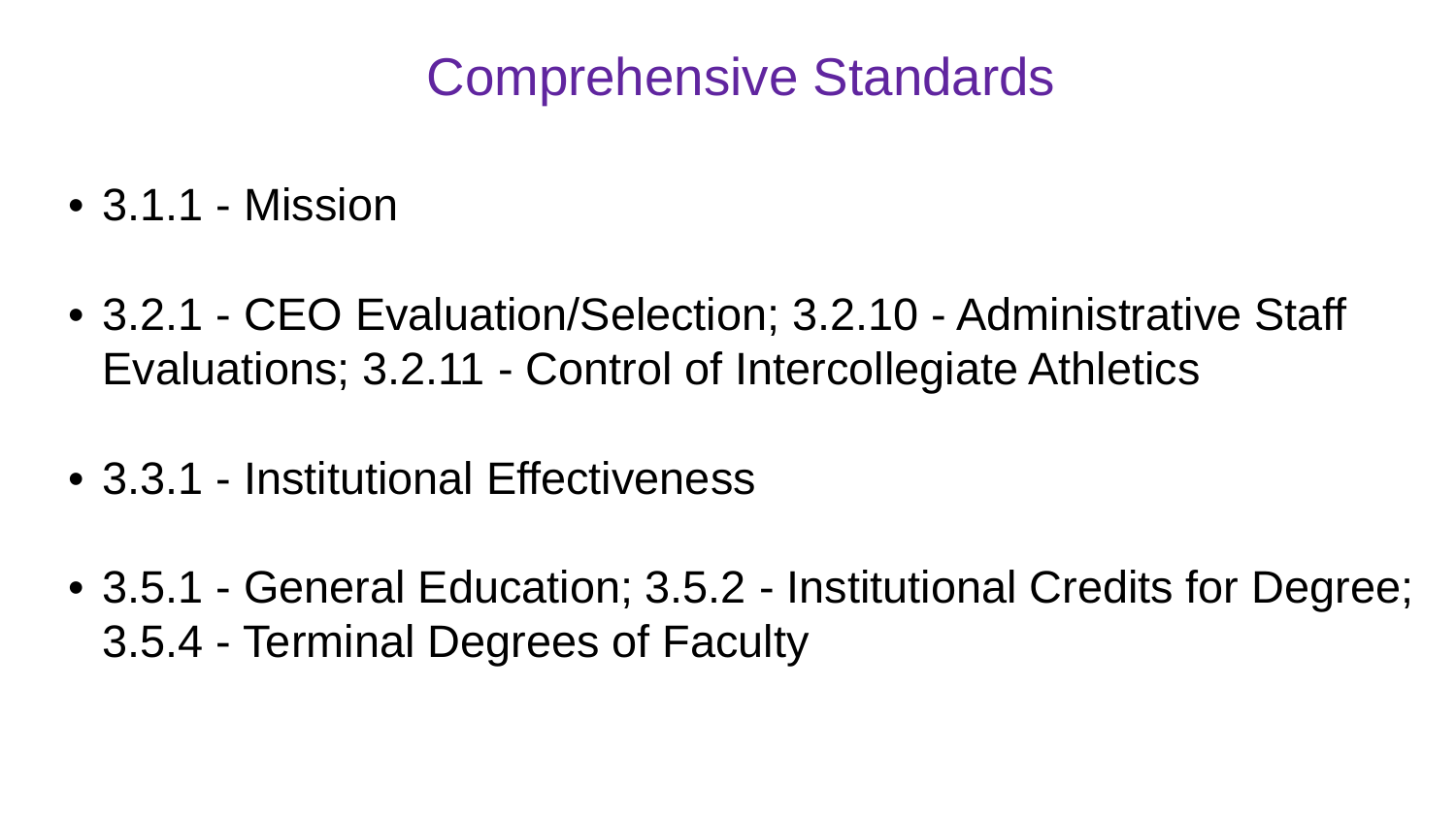#### **Comprehensive Standards**

- 3.6.1- Post-Baccalaureate Program Rigor; 3.6.2 Graduate **Curriculum**
- 3.7.1 Faculty Competence; 3.7.2 Faculty Evaluation; 3.7.3 Faculty Development; 3.7.4 - Academic Freedom
- 3.10.3 Control of Finances; 3.13.4.a Distance Education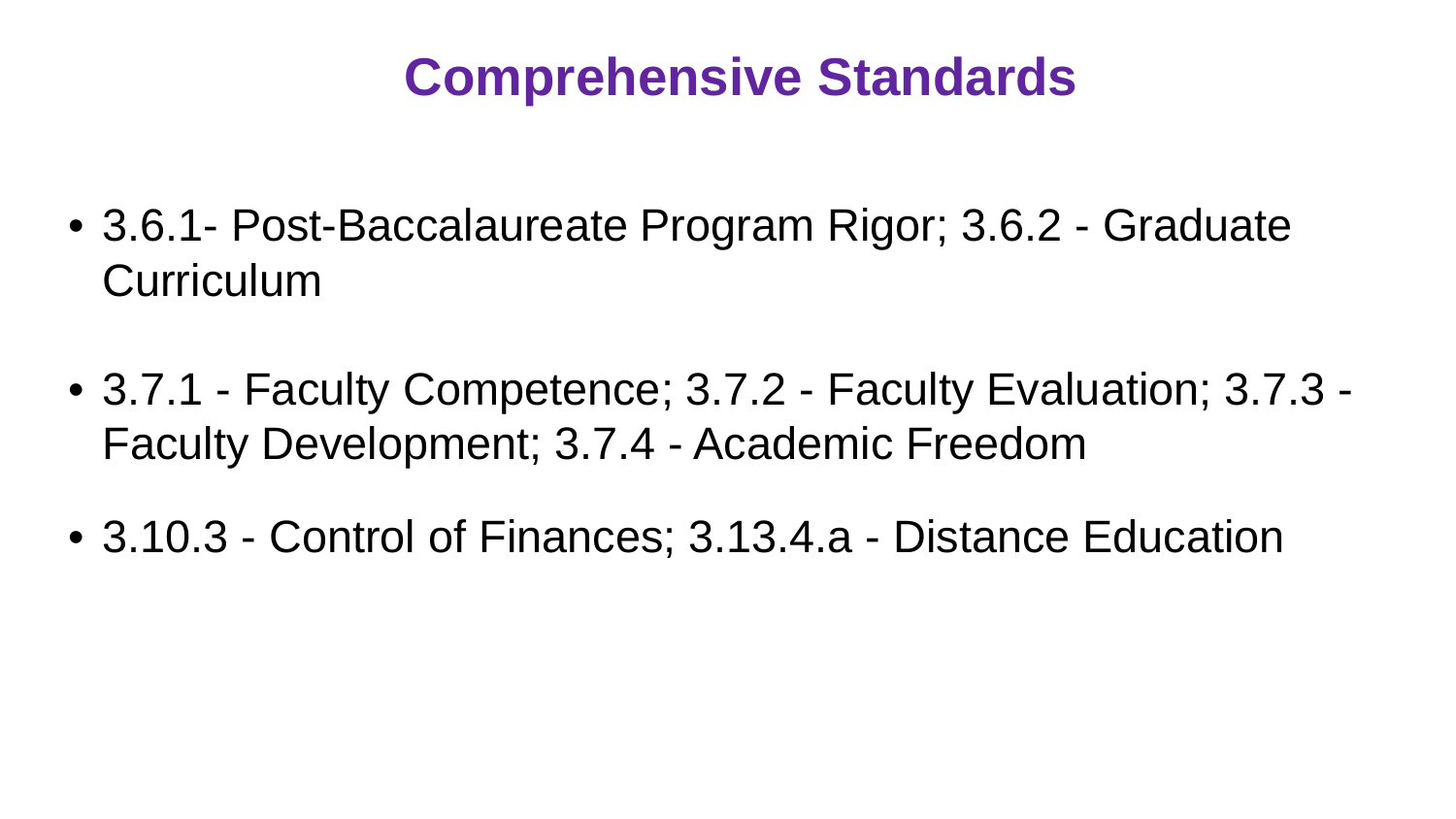## **Moving Forward**

- Focus Report due January 27<sup>th</sup>
- On-Site visit begins March 14<sup>th</sup> and ends with an Exit Interview on March 16th
- Spring 2017 will be the start of the implementation of new processes to better prepare for the actual visit and next reaffirmation process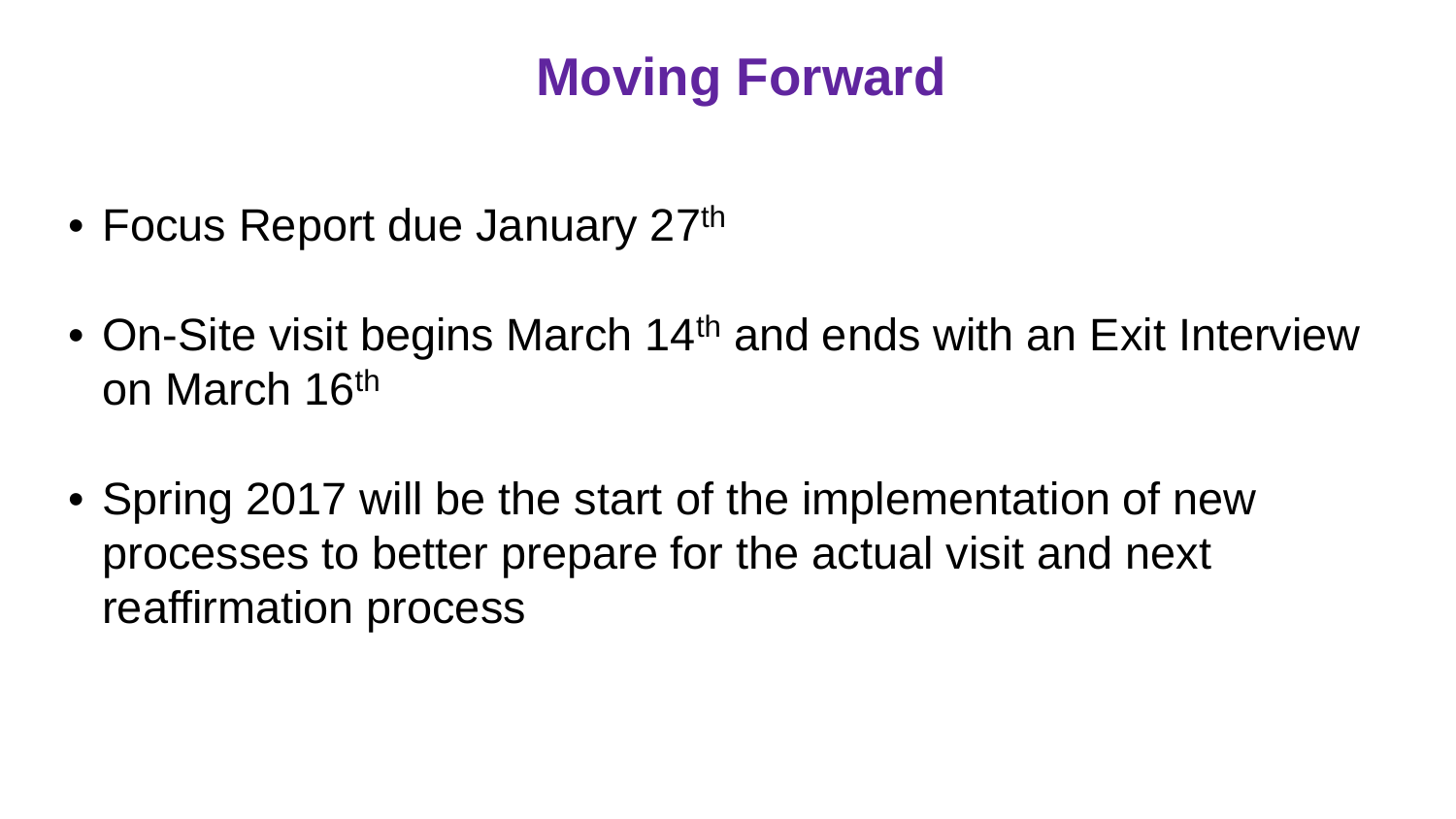## Strategic Plan

**Collaborative Effort**



**Thank You**

#### **Northwestern State University Nation's Premier Regional University**

NORTHWESTERN STATE

 $\frac{100}{1000}$  $\overline{0}$  oo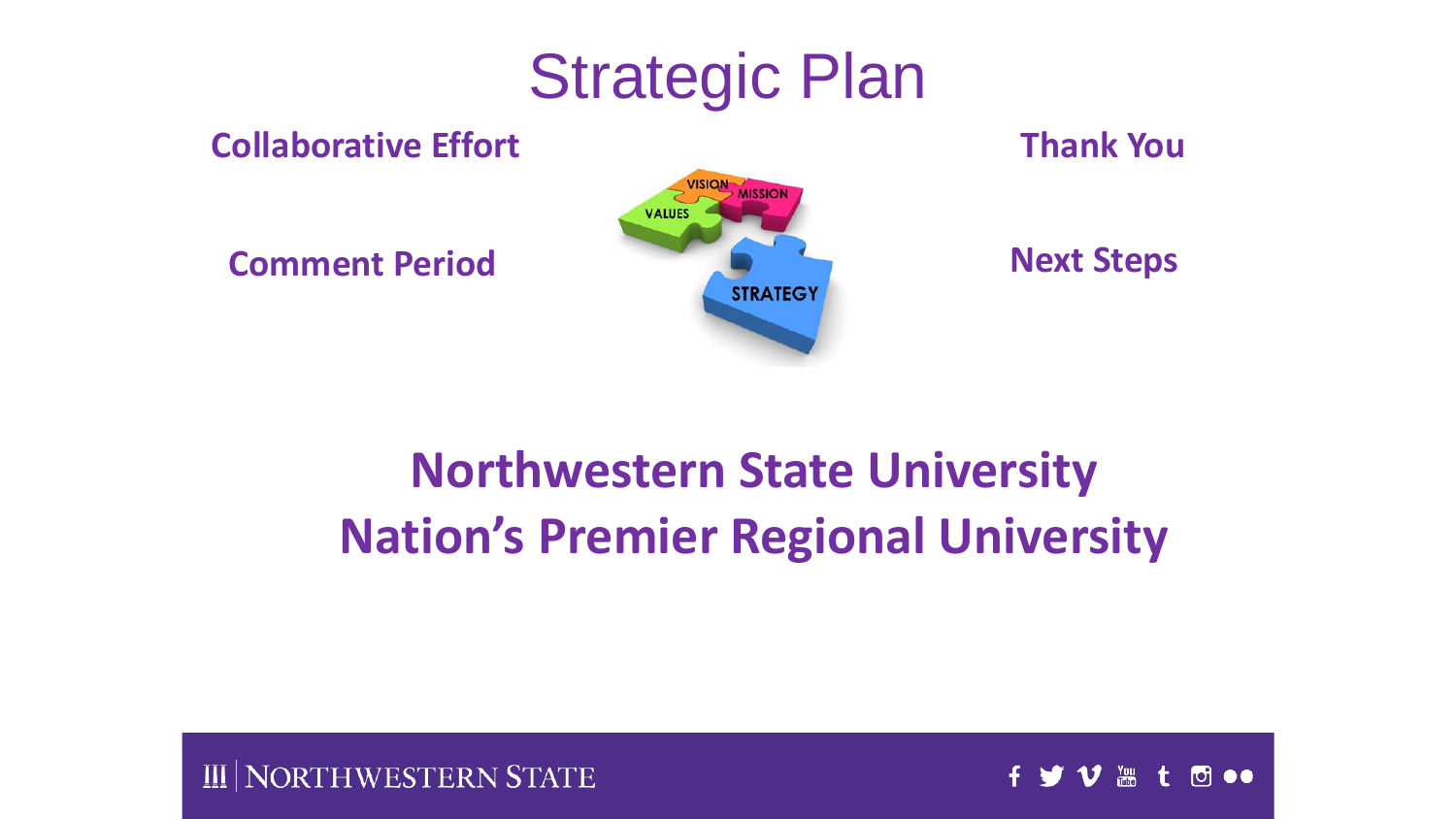## Review: Quality Enhancement Plan (QEP)

- An action plan for improving student learning
	- Tied to the mission and strategic plan of the University
	- A requirement of the SACSCOC reaffirmation process
- Progress to date: fall 2014, fall 2015, fall 2016
- Due to SACSCOC: January 27th

NORTHWESTERN STATE

• Website: <https://www.nsula.edu/learningforlife/>

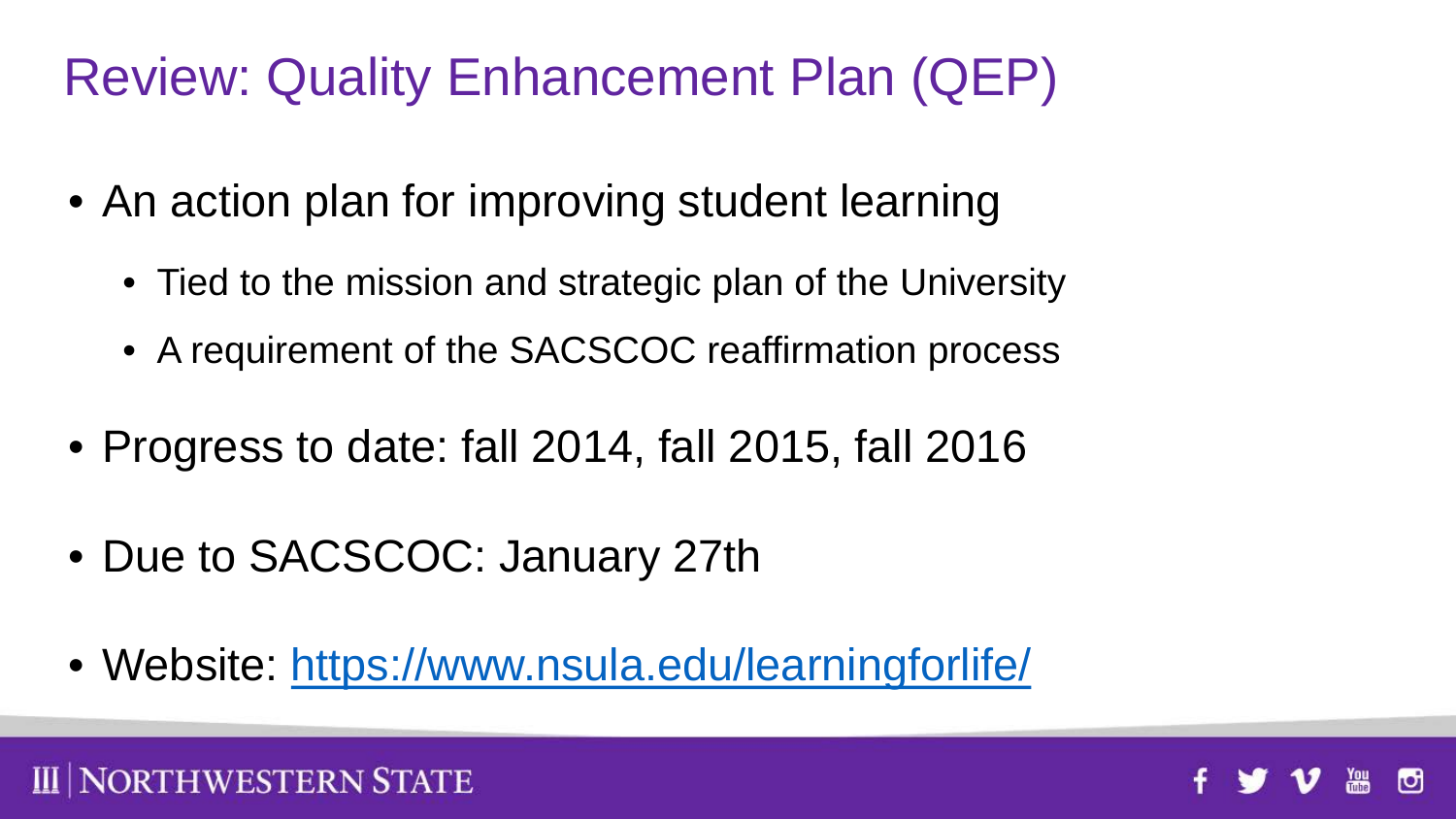



**III | NORTHWESTERN STATE**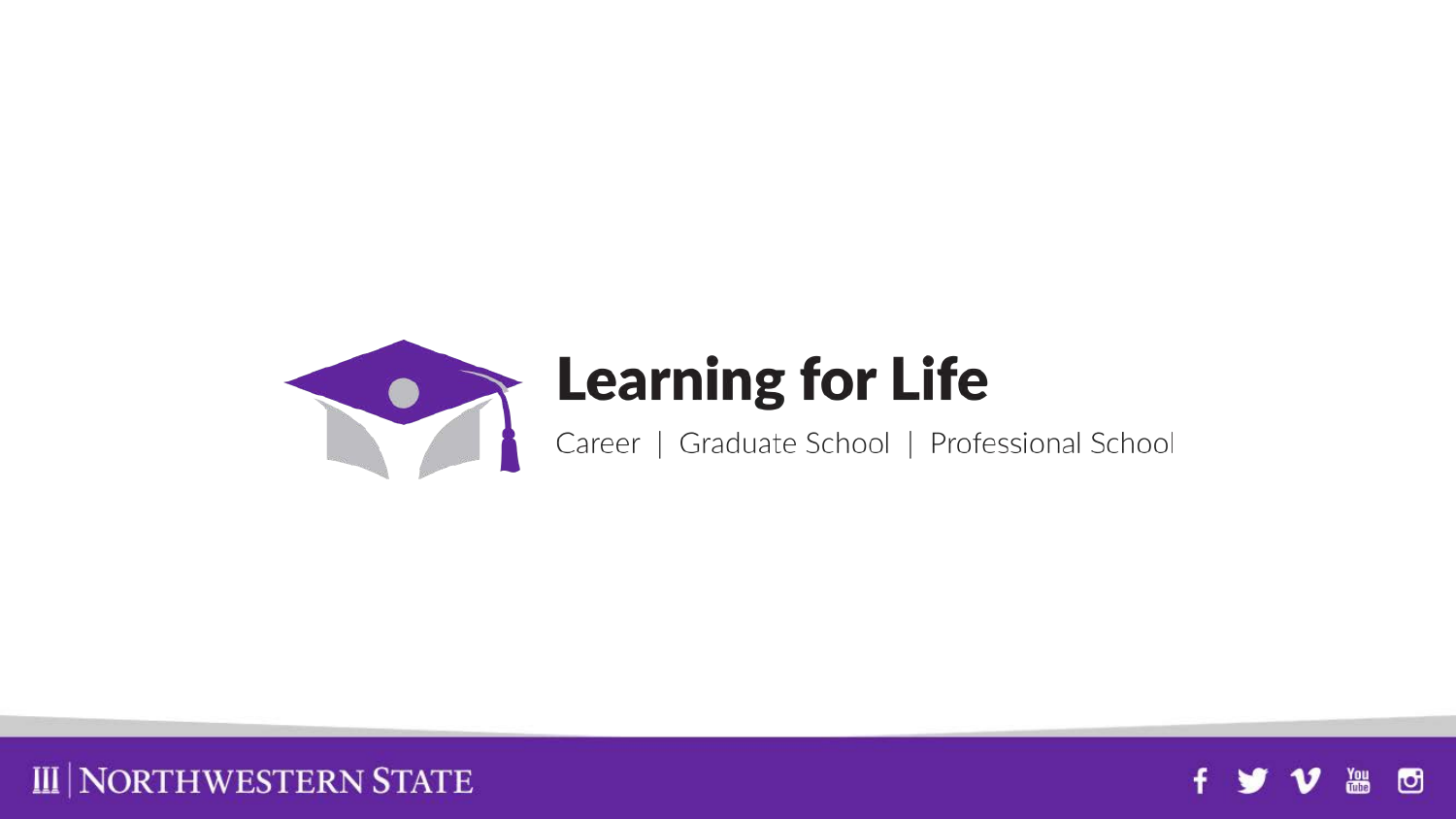## Components of a QEP

**DRTHWESTERN STATE** 

- An institutional process for identifying key issues emerging from University assessment,
- Focuses on learning outcomes and/or environment supporting learning outcomes and accomplishes the mission of the University,
- Capability to initiate, implement, and complete the plan,
- Involves constituencies in plan's development/implementation,
- Assessment of the plan's achievement of goals.

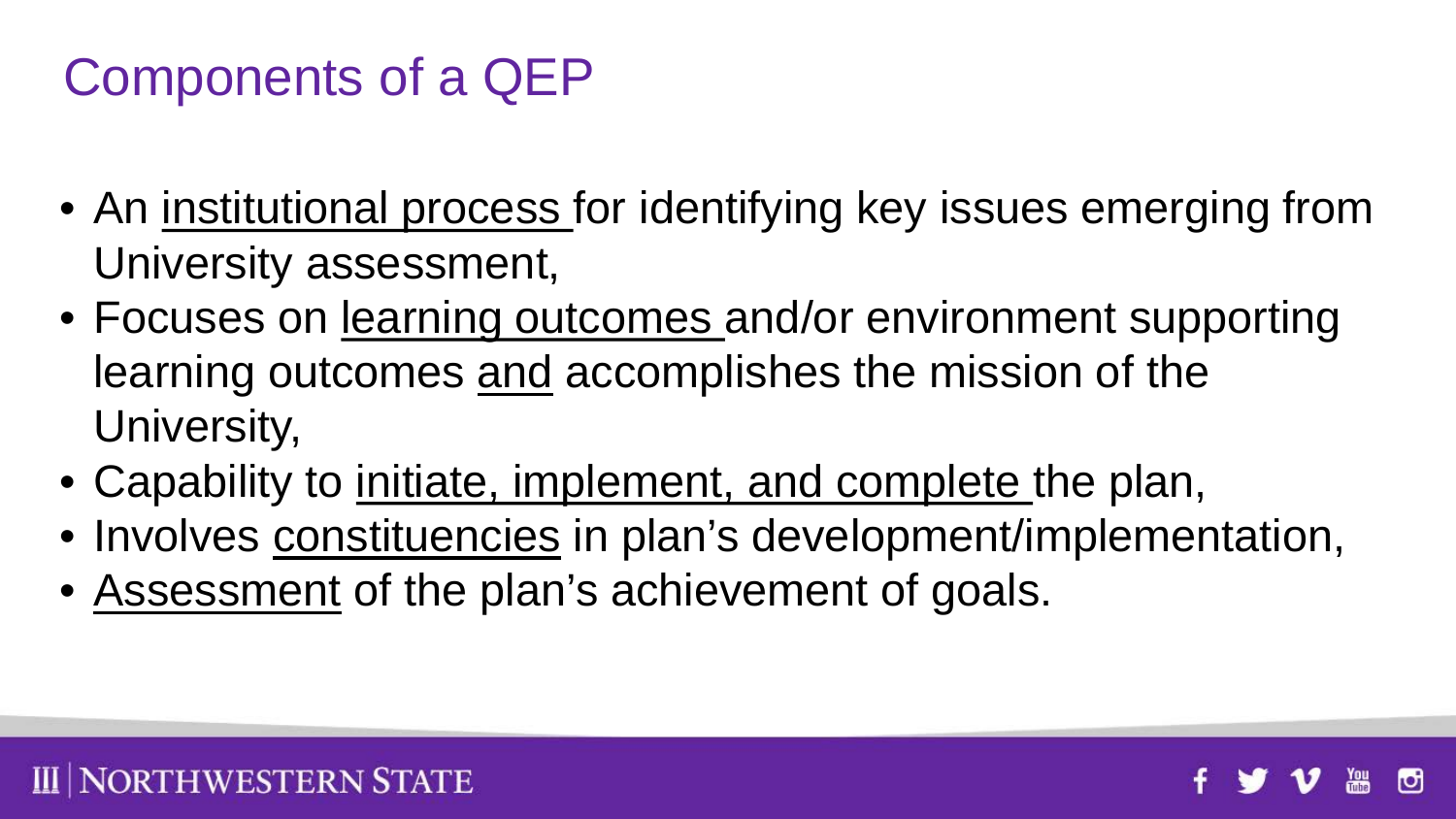Who Developed the QEP?

• Executive Team (N=7)

∞ Provides leadership and oversight

• Task Force (N=16)

∞ Prepares the QEP document; completes writing assignment for one of the five components

• Other teams: TBD (N=3)

∞ Faculty Grants; Implementation Team; Assessment Team



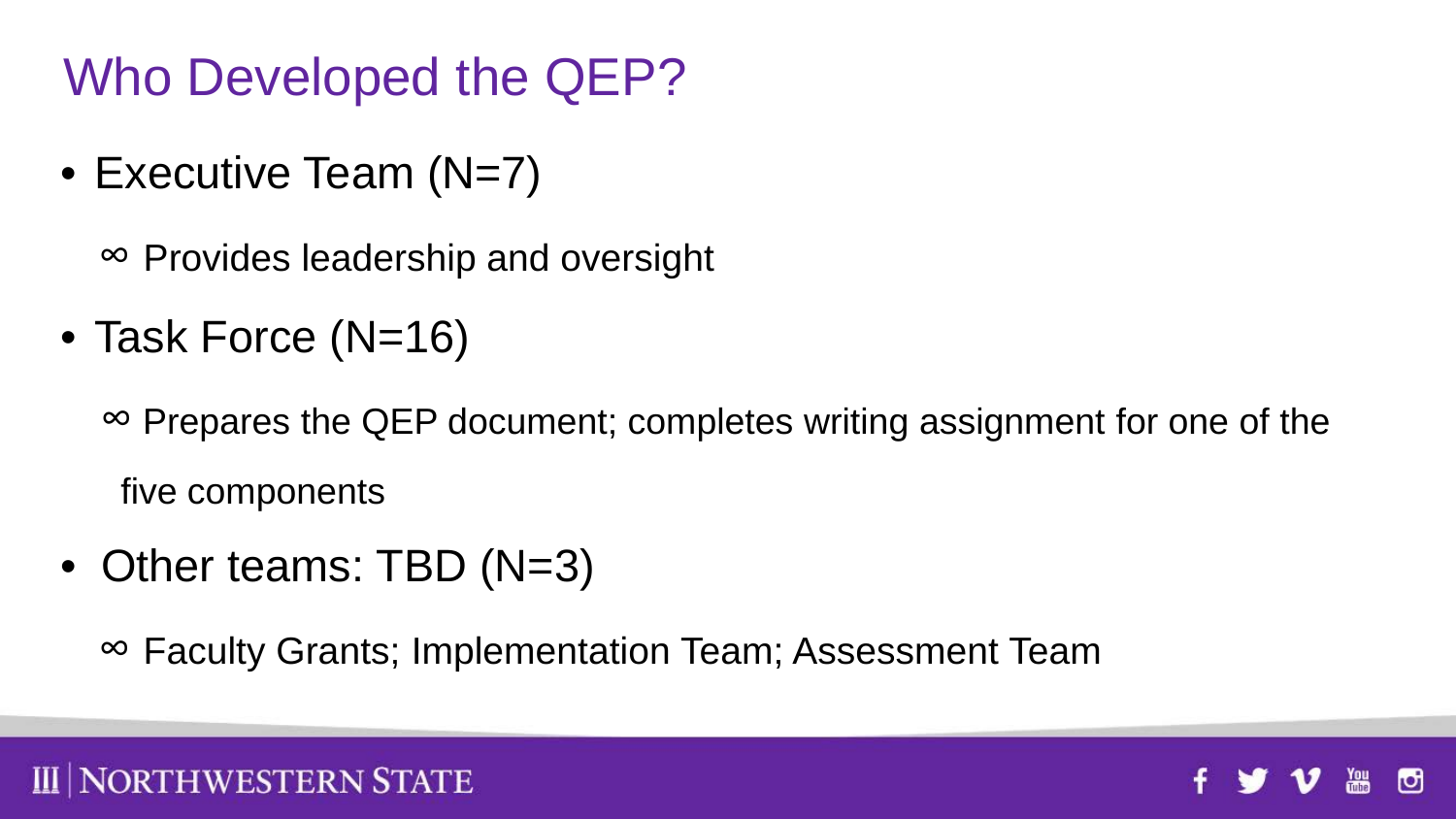## **Goal for NSU's Learning for Life**

• Preparing students to transfer theory into practice as they

transition from University settings to a career or to advanced

study in graduate schools or professional schools.



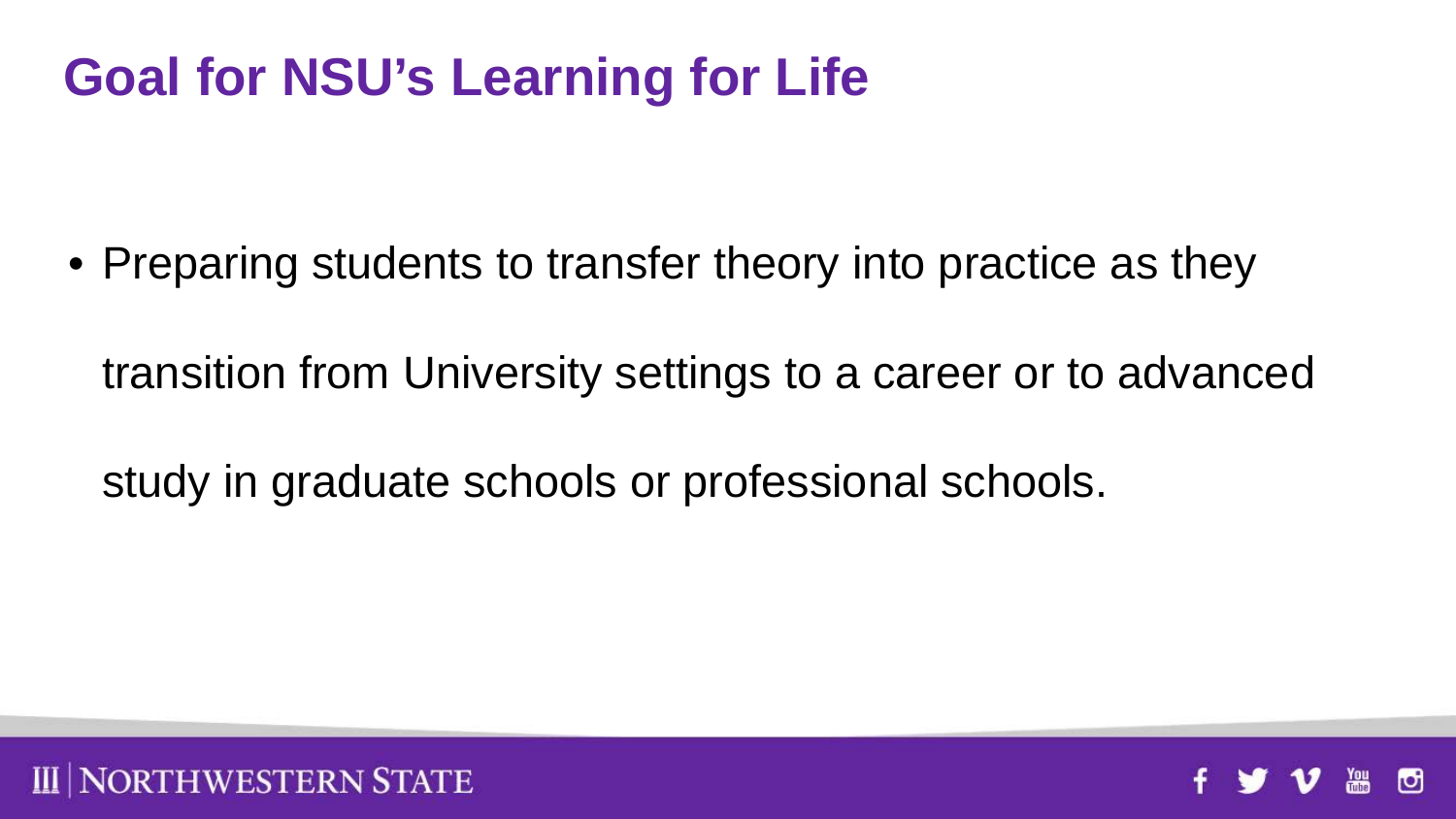## Student Learning Outcomes (SLO)

- SLO 1: During the capstone experiential learning course, students will demonstrate the knowledge, skills, and dispositions gained in their program of study at NSU (aligned with Principle 6, Monitoring and Continuous Improvement, and Principle 7, Assessment and Evaluation).
- SLO 2: For the duration of the experiential learning course, students will compose structured reflections to serve as a guide in creating a new experience (aligned with Principle 4, Reflection).



ORTHWESTERN STATE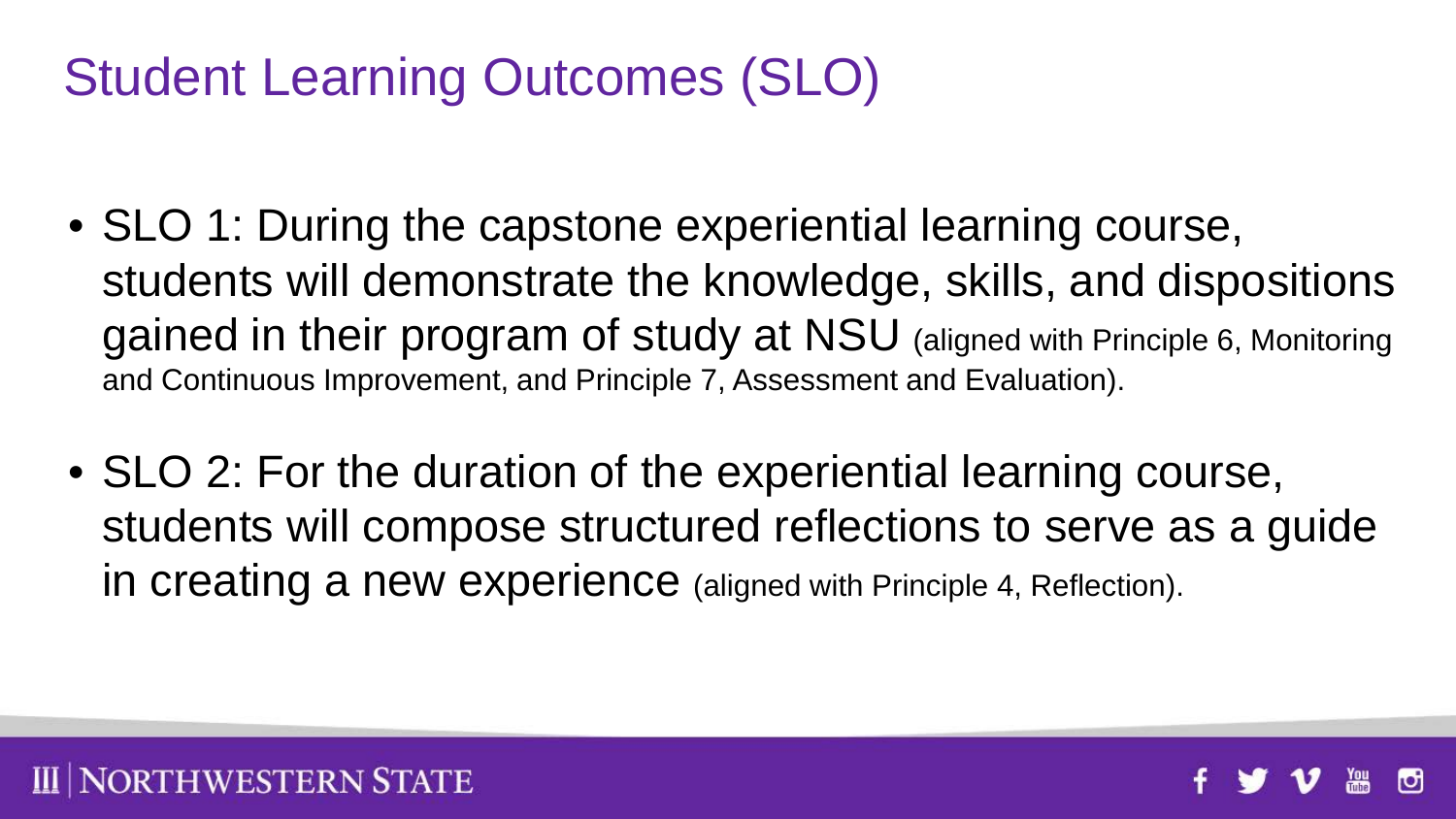#### Capstone Experiential Learning Course(s): **Choose one**

- Undergraduate Research or Thesis
- Internship

**NORTHWESTERN STATE** 

• Project, exhibit, or other performance-related event

**Target**: 100% of NSU degree programs will include *one of the three* experiences by 2021. (5-to 6 degree programs/year; funding to support program development, implementation, assessment.)